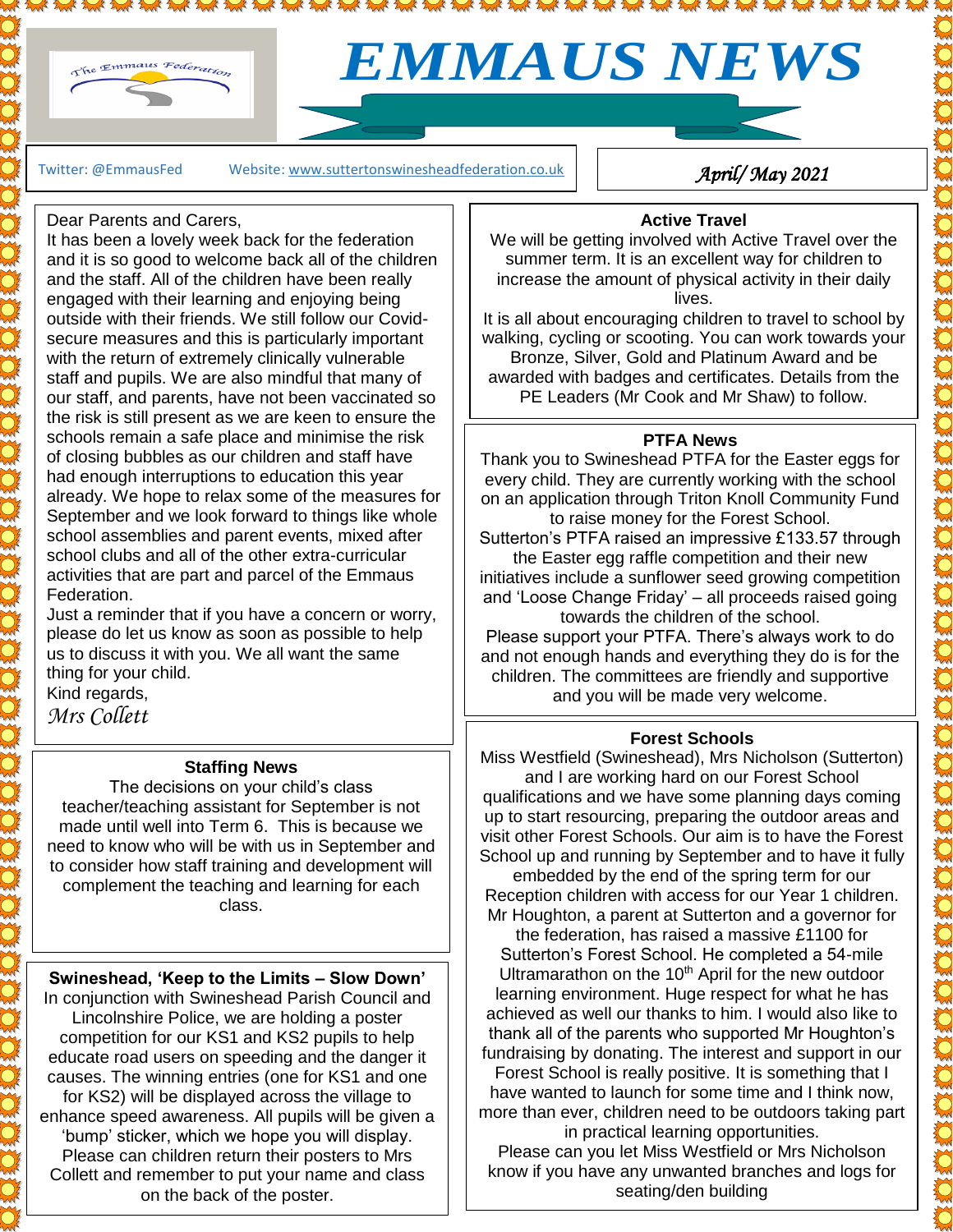#### **Swineshead Diary Dates**

3rd May – Bank Holiday (school closed) 4<sup>th</sup> to 7<sup>th</sup> May – Year 1 Phonics Tracking Week

> 28<sup>th</sup> May – End of Term 5 7th June – Start of Term 6

7<sup>th</sup> to 25th June – Year 4 Multiplication Check (assessment period) 14<sup>th</sup> June – Year 1 Phonics Week 21<sup>st</sup> June – Year 6 SATs Week 28th June – Year 2 SATs Week 28th June – EYFS Assessment Week 9<sup>th</sup> July – School Reports for Parents 19<sup>th</sup> July – 'All Change Day' (a chance for our children and families to meet their new teacher)  $20<sup>th</sup>$  July – Year 6 Leavers Service at 1:30 pm (outdoors)  $21<sup>st</sup>$  July – End of Term Class Parties

> $21<sup>th</sup>$  July – End of Term 6 6 th September – Start of Term 1 2021-2022

#### **Sutterton Diary Dates**

3rd May – Bank Holiday (school closed) 4<sup>th</sup> to 7<sup>th</sup> May – Year 1 Phonics Tracking Week  $13<sup>th</sup>$  May – PTFA Meeting at 7:00 pm (all welcome) 28<sup>th</sup> May – PTFA 'Break the Rules Day' (details to follow)

> 28 th May – End of Term 5 7th June – Start of Term 6

7<sup>th</sup> to 25th June – Year 4 Multiplication Check (assessment period) 7 th June – Class Photos 14<sup>th</sup> June – Year 1 Phonics Week 21<sup>st</sup> June – Year 6 SATs Week 28th June – Year 2 SATs Week 28th June – EYFS Assessment Week 9<sup>th</sup> July - School Reports for Parents 19<sup>th</sup> July – 'All Change Day' (a chance for our children and families to meet their new teacher) 20<sup>h</sup> July – Year 6 Leavers Service at 9:15 am (outdoors)  $21<sup>st</sup>$  July – End of Term Class Parties

> 21st July – End of Term 6 6 th September – Start of Term 1 2021-2022

**Dates to be confirmed** Class Sports Day Class Summer Term Performances (outdoors) Class Trips